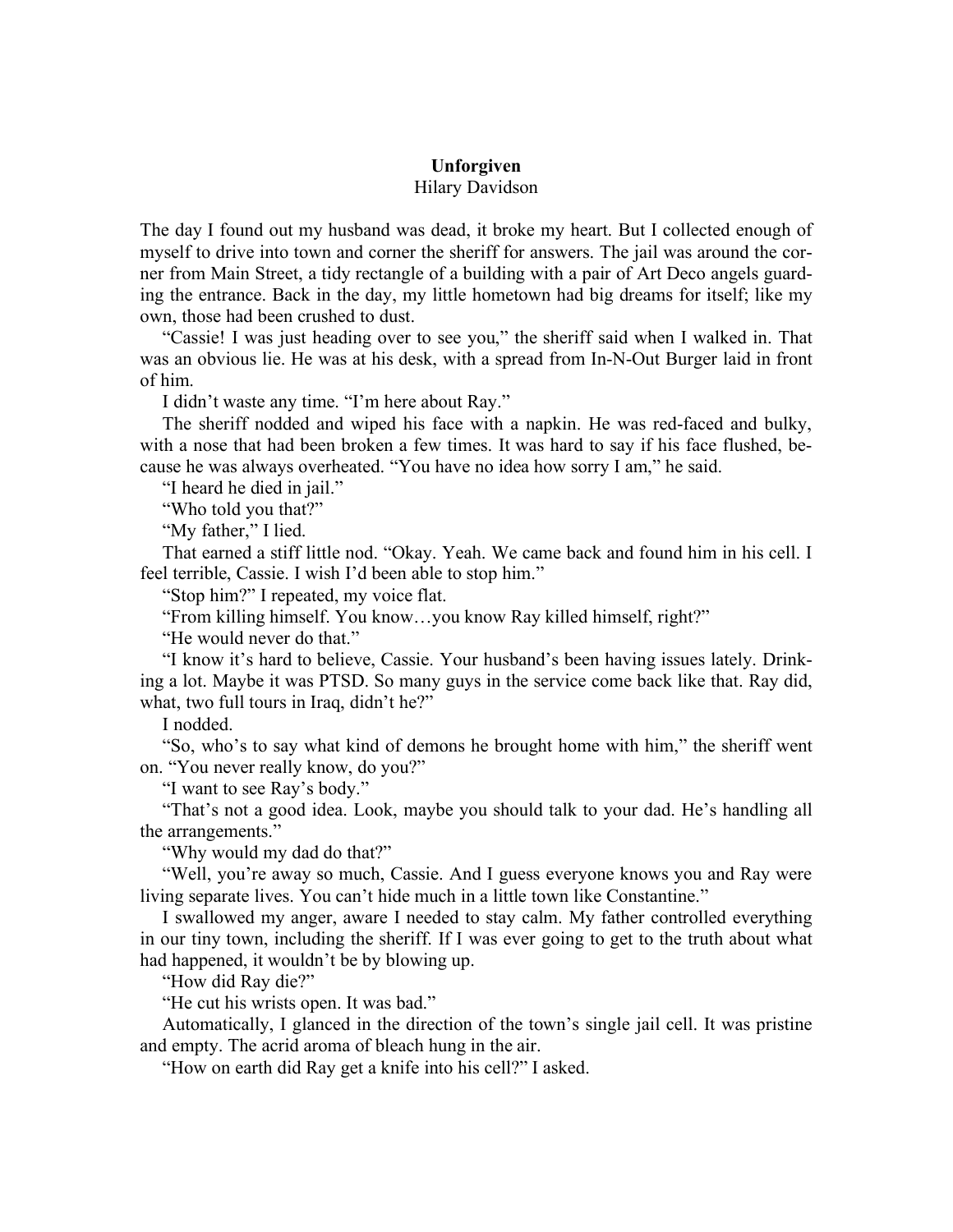"He used a piece of metal he broke off the cot. We got rid of that cot first thing, of course. Damned dangerous to have it around."

He looked down at his rapidly cooling burger and fries and I wondered if some part of him felt bad about lying to me. He wasn't an evil man, from what I knew, just an obedient one.

"There's one thing I don't understand in all of this," I said. "Why did you arrest Ray in the first place?"

The sheriff shifted his bulk in his seat and the chair squeaked under him. "He was drunk and disorderly. Screaming his head off. I only brought him in to calm him down. I figured he'd sleep it off."

"Are you saying it had nothing to do with Ray going over to my father's house?"

"How did you…" For the first time, the sheriff's weak chin quivered. "I mean, like I said, Ray was going bonkers, yelling and stuff. Your dad called me because he was worried about him. He told you about that?"

"No, he didn't," I answered. "But that doesn't matter. Like you said, you can't hide much in this little town."

Constantine wasn't the kind of place that came to mind when you heard *California*. It was far from the warm, balmy coast, caught between cheap land where oranges struggled to grow and the unforgiving heat of the desert. It existed in a strange time warp, where modern technology co-existed with strict 1950s values. It wasn't poor, exactly, but all its wealth was concentrated in the hands of one man, my father. You'd think that would give me a privileged perch, but I'd been trying to escape the town for most of my life. I'd believed that marrying Ray would finally let me leave, but Ray was snagged in my father's silvery web. He'd worked for my father and he'd ended up dead.

When I left the jail and got back into my car, I looked at my phone. There was the last message my husband had sent me: *Your father is a murderer. I'm going to make him pay for what he's done.*

I hadn't seen the message until a couple of hours after he sent it, and then there was a long string of confused messages from me that Ray never answered.

*What are you taking about? What did he do? Did you see him do it? Are you okay? Where are you? Is this about my mother?*

I read them over with a knot tightening in the pit of my stomach. The night before, I'd been furious with Ray for not answering me. It was only just dawning on me that he hadn't been able to.

Steeling myself for the worst, I drove to my father's house. It was a sprawling Victorian mansion that couldn't have been more out of place on the edge of the desert. No one answered the door when I knocked, which seemed unlikely. Part of me was relieved; I wasn't ready to confront my father. He had a way of making me feel as if I were being petulant and childish whenever I questioned him. The person I really wanted to see was my baby sister, Chloe. She was the one who'd called me that morning, just after I got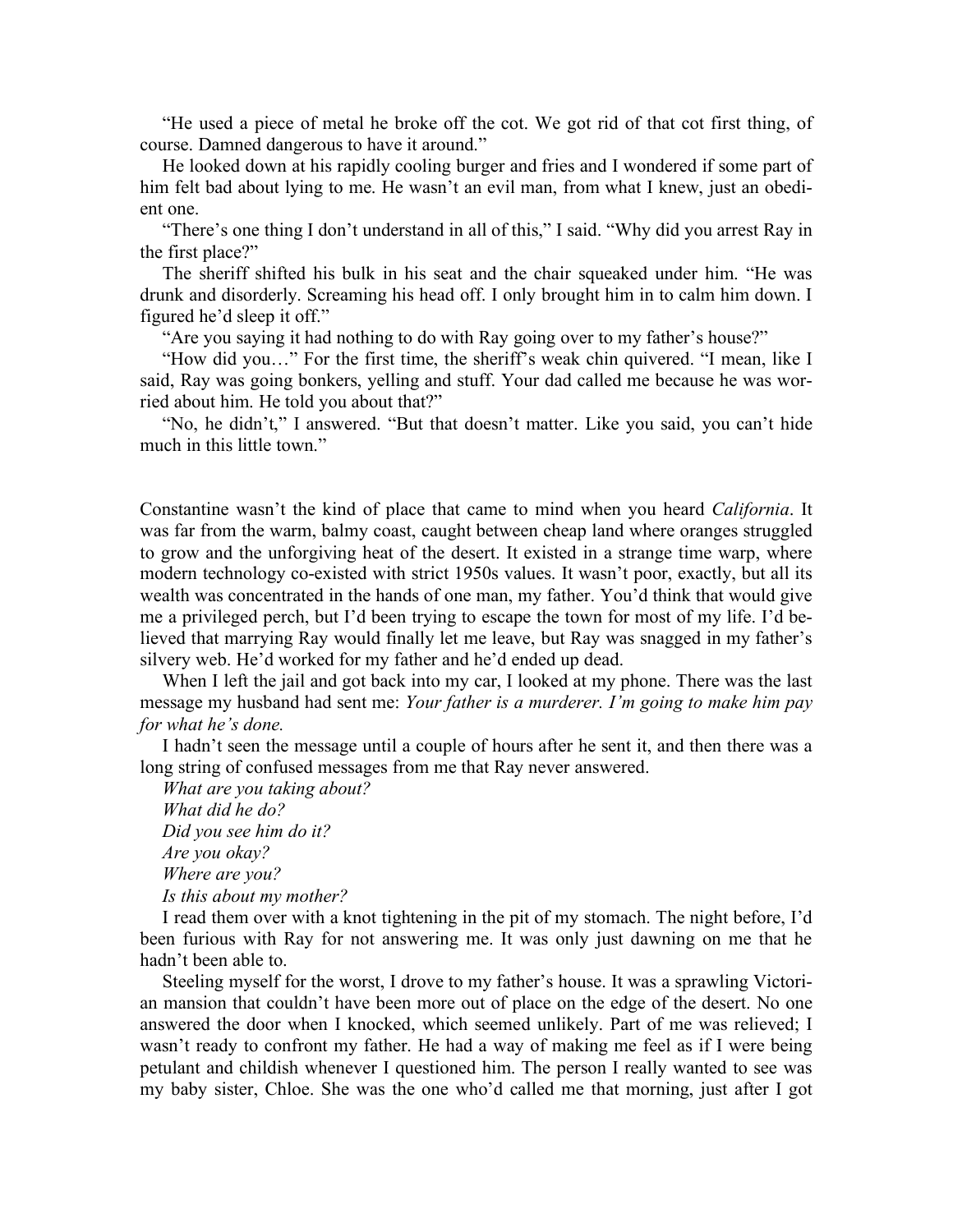home from my shift at a hospital in Long Beach. Her voice was barely a whisper. *I overheard Dad this morning. He said Ray's dead. I don't know what happened, but Ray was here last night, freaking out. Dad had him arrested.* Before I could formulate a question, she'd added, *He'll kill me if he catches me with a phone. I'm so sorry, Cassie.* The call was all of fifteen seconds long, but I knew Ray's death was a fact.

I couldn't call Chloe back; she'd undoubtedly borrowed her mother's cell to call me. My stepmother, Marielle, was a sweet woman, but she'd never been able to stand up to my father. She rarely left the house, and I had the uneasy feeling she was hiding in the shadowy hallway, holding her breath until I left. I didn't have a key; my father had never trusted me with one. Breaking in would get me nowhere. Instead, I left my car parked in the long driveway and crossed the road. There was a smaller house there, pretty, like a gingerbread confection, where my older sister, Caron, lived with her husband and three children. When I knocked she answered the door with a wailing baby on one hip.

"Cassie. Oh, honey, I'm so sorry about Ray." She pulled me in for an awkward hug. "Are you okay?"

"No. The sheriff is trying to convince me that Ray killed himself and I know that's not true."

"He used something in the cell to cut his wrists. Dad told me this morning."

"Dad says a lot of things that aren't true. Can I come in?"

Caron's house was elegantly decorated with antique furniture, much like our father's was, but there were signs of kid-inspired chaos. Caron kicked a red truck under the piano bench. "Sorry the place is such a disaster. I have to get it cleaned before Mike gets home."

My sister was living the same life our mother had when we were young, before she'd vanished. I bit my tongue; we'd had too many arguments about her choice to live the life our father wanted for her and my decision to rebel. Truth was, neither option was working out well.

"I know you're busy," I said. "I just want to hear about what happened last night when Ray confronted Dad."

Caron shot me a pained look as she bounced the baby on her hip. "I don't know anything."

"You're right across the street. You must've heard something." When she didn't answer, I pulled out my phone. "Ray sent me this." I watched her face as she took it in.

"Why would Ray say that?" Her voice was soft. For a moment, I thought how incredible it was, that hearing someone call our father a murderer didn't make us blink an eyelash. "It doesn't make any sense. He's always got along with Dad. Better than Mike does. Dad loves Ray because he was in the Army."

Caron's husband, Mike, was a nice enough guy, but he often came across as if he'd been dropped on his head when he was a kid, maybe more than once. He was the son of one of my father's business partners, so their pairing had been welcomed by my dad, but he didn't hide the fact he thought Mike was a dummy.

"Dad used to like Ray," I said. "But something's been off for a while. I don't know what happened."

"Didn't you ask?"

"I did, but…" My voice trailed off. "You know I've been working the night shift at a hospital, right?"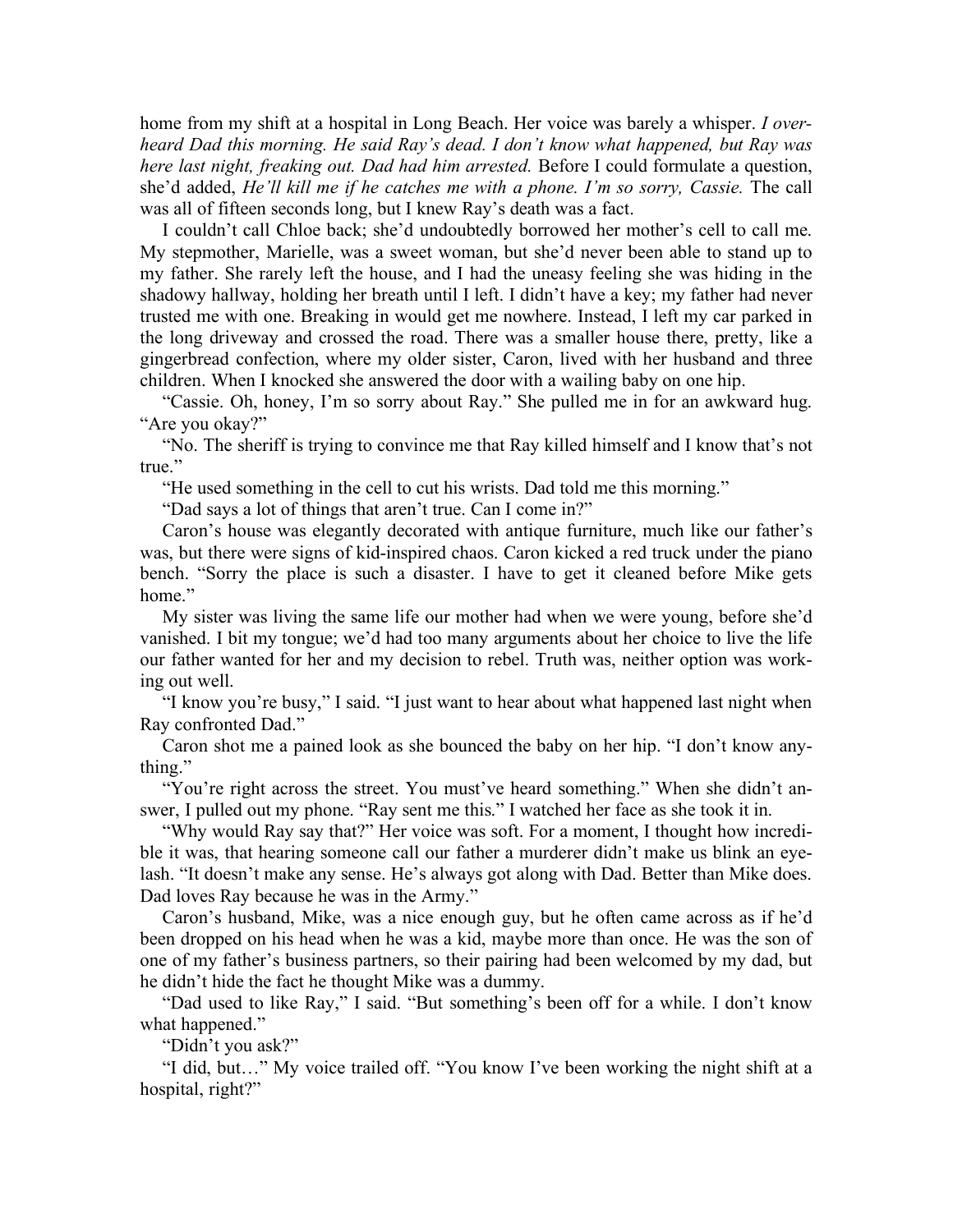"The one you won't tell anyone the name of, so Dad can't get you fired?"

My father hadn't minded me going to school to become a nurse, but it turned out that was because he wanted someone on call to help with his diabetes and arthritis. He didn't think a woman should have a job outside the home. I was twenty-eight years old and sneaking around just to work.

"The point is, Ray and I haven't been seeing much of each other," I admitted. "He didn't tell me what was going on. Except for that text. I think he knew something bad would happen to him if he confronted Dad." I took a deep breath. "Do you think Ray discovered something about Mom?"

"Stop it, Cassie." She was angry, which was how she reacted whenever I brought up the subject. "Dad didn't do anything to Mom. She left us. End of story."

"What kind of woman leaves her eight and ten-year-olds and never contacts them again?" I asked. "I don't believe Dad. I never have."

"You've made that clear. Look, no one wants to believe their mother would leave them, but it happens every day."

"Would you leave *your* kids?" I challenged.

"Never." She glared at me and kissed the top of the baby's head. "Don't give me that look. Just because I wouldn't doesn't mean—"

"You know I can't let it go. I've looked for her, and she's nowhere to be found. Ray knew all about it. Maybe he figured something out—"

"This wasn't about Mom," Caron said. "Look, all I heard last night was one thing Ray shouted at Dad."

"What?"

"He was banging on the door, and he yelled, 'You murdered him, and I know how.'"

"Him?" I repeated. "You're sure Ray said *him*?"

"Positive. Dad opened the door and brought him into the house. After that," Caron paused and gazed at the baby, "I didn't see Ray again."

I didn't confront my father until the day of Ray's funeral. The truth was, I could've gone over to his house at any time, but I wasn't ready to. I wanted to go through Ray's things, find whatever evidence he'd turned up, make my case from that. Only, there was nothing. Ray hadn't left behind so much as a suspicious matchbook. There were photographs and a handful of mementoes, mostly from Ray's tours of duty. He'd always liked to talk about his band of brothers, as he called them, and there he was, tanned dark and with shades on, grinning as they stood together in the sun; sometimes there were Iraqi coworkers in the group. There was nothing from Ray's childhood, but my husband had been orphaned young and shuttled through a series of foster homes. I knew he'd never cared to revisit those years. The Army was his real family.

On the day of Ray's funeral, I donned a black dress and drove myself to the church three blocks from the jail where Ray had died. It was the first time I'd laid eyes on my father since Ray's death. He was dressed in a dark suit that disguised some of his bulk, walking with a cane topped with a lion's head that was one of his more theatrical affectations.

"This is a nice turnout," my father said. "It's good to see so many people paying their respects."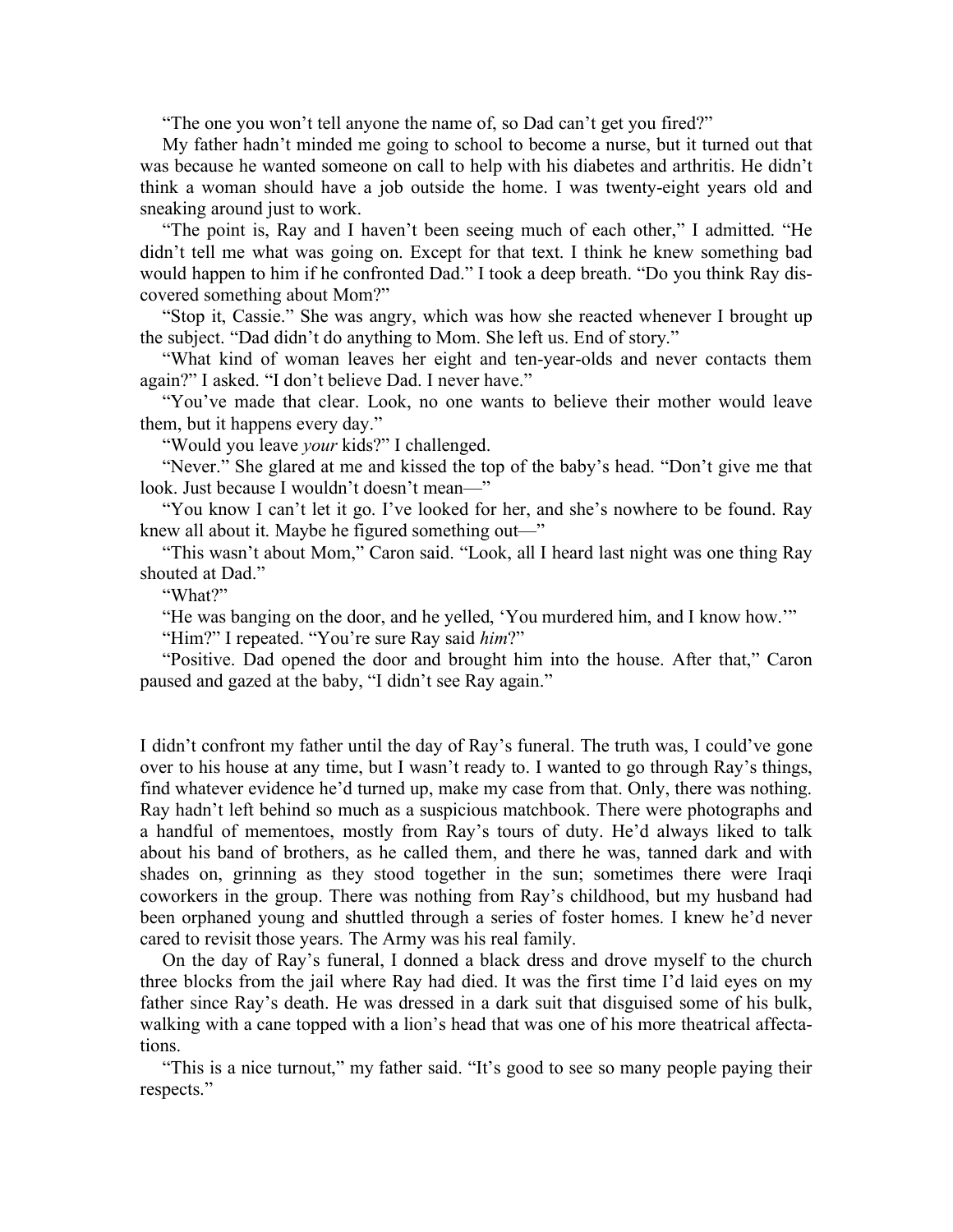"A lot of people miss Ray," I said.

"They're here for our family, Cassie." He nodded to himself, gazing at the crowd. "They're paying their respects to me. You know that."

It was all about him, as it always was. But I didn't care about his ardent narcissism that day. "What happened between you and Ray? You used to love him. Then something changed. What was it?"

My father's big shoulders made the slightest of shrugs. "He wasn't a good husband to you, Cassie. And believe it or not, family is all that matters to me. Nothing's more important than doing right by family. I know you don't want to hear it, but that's a fact."

"What are you saying? That Ray was cheating on me?" I shook my head. "Even when I was a kid, I knew you were cheating on Mom. You cheat on Marielle. You expect me to believe you would care if Ray cheated? To you, that's what a normal man does."

"In every part of life, there are rules you have to play by," he shot back.

"Like what?"

"Like stick to your own kind."

I stared at him as he walked away, my mind reeling. One of the things I'd loved about Ray was his open-mindedness about people. In some ways, he was a gun-toting, redmeat-eating conservative who fit into my father's world, but he was also a champion for Iraqis who'd helped US forces, and he'd helped several families settle in the U.S. *You have no idea the risks those people took, working with us,* Ray would say. *There's nobody who hates terrorists more than they do.* If Ray had fallen in love with one of those women, it wouldn't have shocked me. I'd married Ray to escape my father, not because I'd been in deeply in love. Ray was a good man, but we'd never really been on the same wavelength.

During the service, I wondered if the woman in question would show up. If she did, I didn't catch sight of her. But after the service, I went home and pulled out Ray's photos again. There were several with an Iraqi man and woman who were brother and sister. The man was called Mohammed; he'd worked as a translator. I stared at the woman with her dark hair mostly hidden by a headscarf and her shy smile. Samya, that was her name; I'd met her a couple of times. And I knew exactly where to find her.

The day after Ray's funeral, I escaped my family and drove west. I told myself all I wanted to see was the ocean, blue sky and water stretching into infinity on the horizon. But that wasn't true. Samya and her brother had settled into a little house in Murrieta. Finding it wasn't the hard part. What was a lot tougher was working up the nerve to knock on the door.

When Samya opened it, we stared at each other for a breathless moment. She was barefoot, in jeans and a loose white cotton shirt. There was no headscarf today. Her lustrous black hair cascaded around her shoulders.

"Cassie," she said finally. "You're…Ray's wife."

"Sorry to drop in on you like this. If it's a bad time—"

"No, no. It is good to see you." Her dark eyes were filling with tears. "I am so sorry about Ray."

I hadn't been certain how she'd react to finding me on her doorstep. It had been at least six months since I'd seen her. She was thinner than I remembered, and I saw the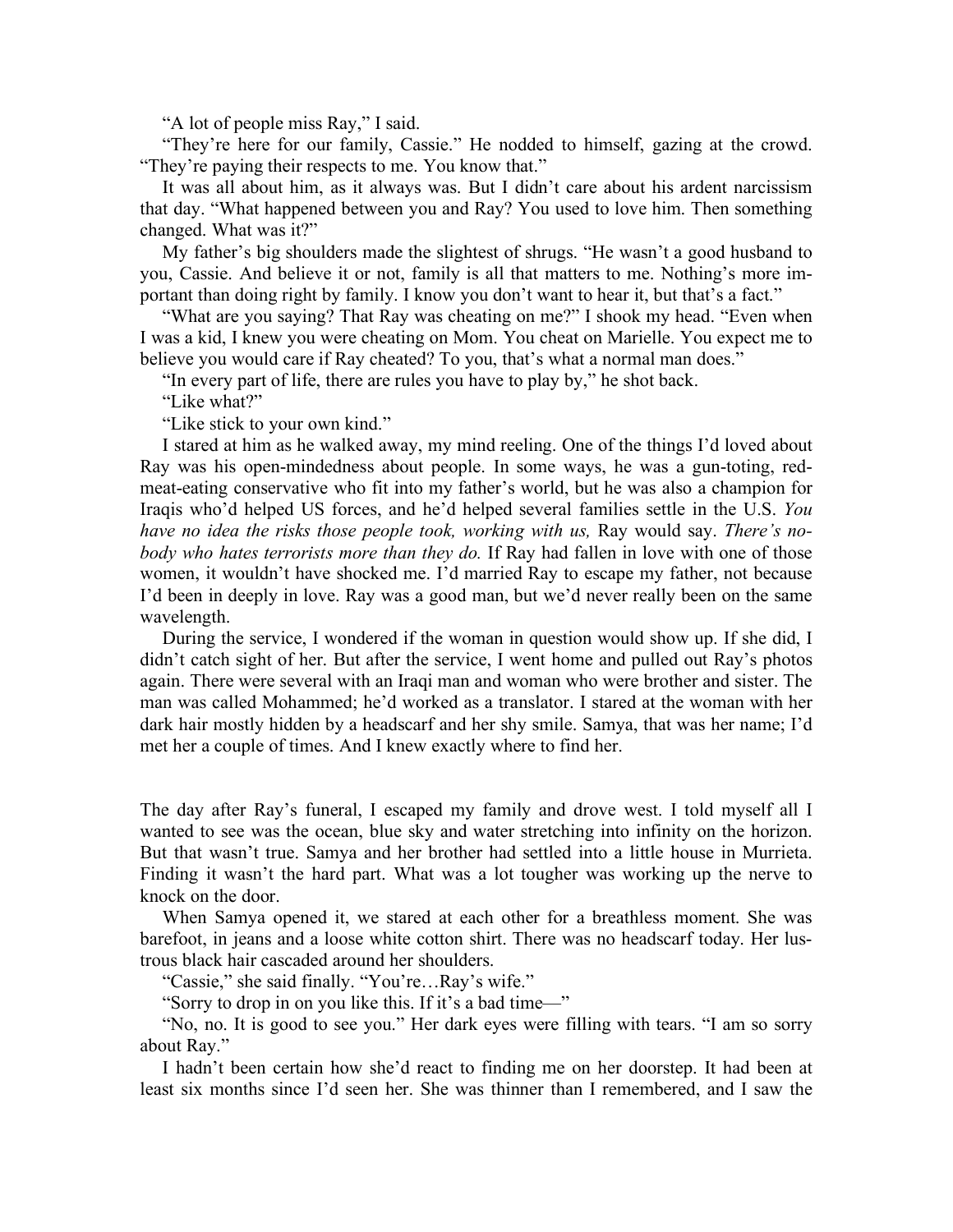dark half-moons under her eyes, the shadow over her delicate features. She was in mourning, of that I had no doubt. I had no idea how I was going to say what I needed to say to her.

"Where are my manners? Please, please, come in," she said.

I followed her, easy as a lamb. Her home was simply and sparsely furnished, which made it elegant. I'd been prepared for her to be angry or fearful, but her tenderness and sorrow disarmed me.

"I was just making tea," she said. "Let me pour you a cup."

She did, but she didn't say another word. We slid into seats across from each other. "How have you been?" I asked.

"This has been the saddest time of my life," she answered softly. "Worse than that war. It feels like I have lost everything."

I stared at her. On the drive there, I'd been wondering how to broach the subject of her relationship with Ray. It hadn't occurred to me that she'd bring it up herself. *You were sleeping with my husband,* I wanted to say, but my mouth was parched. I took a sip of tea.

"Ray did so much for Mo and me," Samya continued. "He helped us come here, helped us get a place to live and furniture and work. He and Mo..." Her voice cracked, and she started to sob. She choked out a few more words, but I couldn't understand them.

"I didn't realize you loved him," I said softly. "I'm so sorry."

Samya wiped her tears away, smearing her makeup. "I have been a mess since he died," she admitted. "I cannot eat. I cannot sleep. I keep seeing his face in front of my eyes. Only it was not his face anymore, because it was so broken."

"They…they let you see his body?"

Samya gulped and nodded. "I insisted. Because I knew he would never drive drunk. He would not drink at all."

I stared at her, realizing we were having two entirely separate conversations. "I don't understand," I said. "They told me Ray killed himself. That he cut his wrists—"

She shook her head. "I was talking about Mo. He died almost a month ago."

"Your brother…" The knowledge swept over me like a wave. I reached out for her hand. "I can't tell you how sorry I am. Please believe me. I didn't know."

"Ray didn't tell you?"

"We hadn't seen much of each other lately." That was an understatement. Our marriage had always been a long-distance affair, even when we were in the same room.

Samya looked down at her hands. "Ray and Mo were so close."

The knowledge landed like a gut punch, knocking the wind out of me, only it didn't hurt. Suddenly, I understood exactly what she meant. I'd been a little jealous about the idea of Ray being involved with another woman; on some ridiculous level, it made me feel like a failure. The fact that he was in love with a man meant it had nothing to do with me.

I took a deep breath. "Tell me how your brother died."

"The official story or the real one?" Samya asked, meeting my eyes again. "Both."

"Officially, he drove his car off the road and it crashed in a ravine. They claim his blood alcohol was sky-high. But that's a lie. Mo never drank alcohol in his life." She pulled her arms around herself, as if suddenly chilled. "There were other things that were wrong. The car fell twenty feet. It wasn't smashed up. But Mo…" She took a breath. "He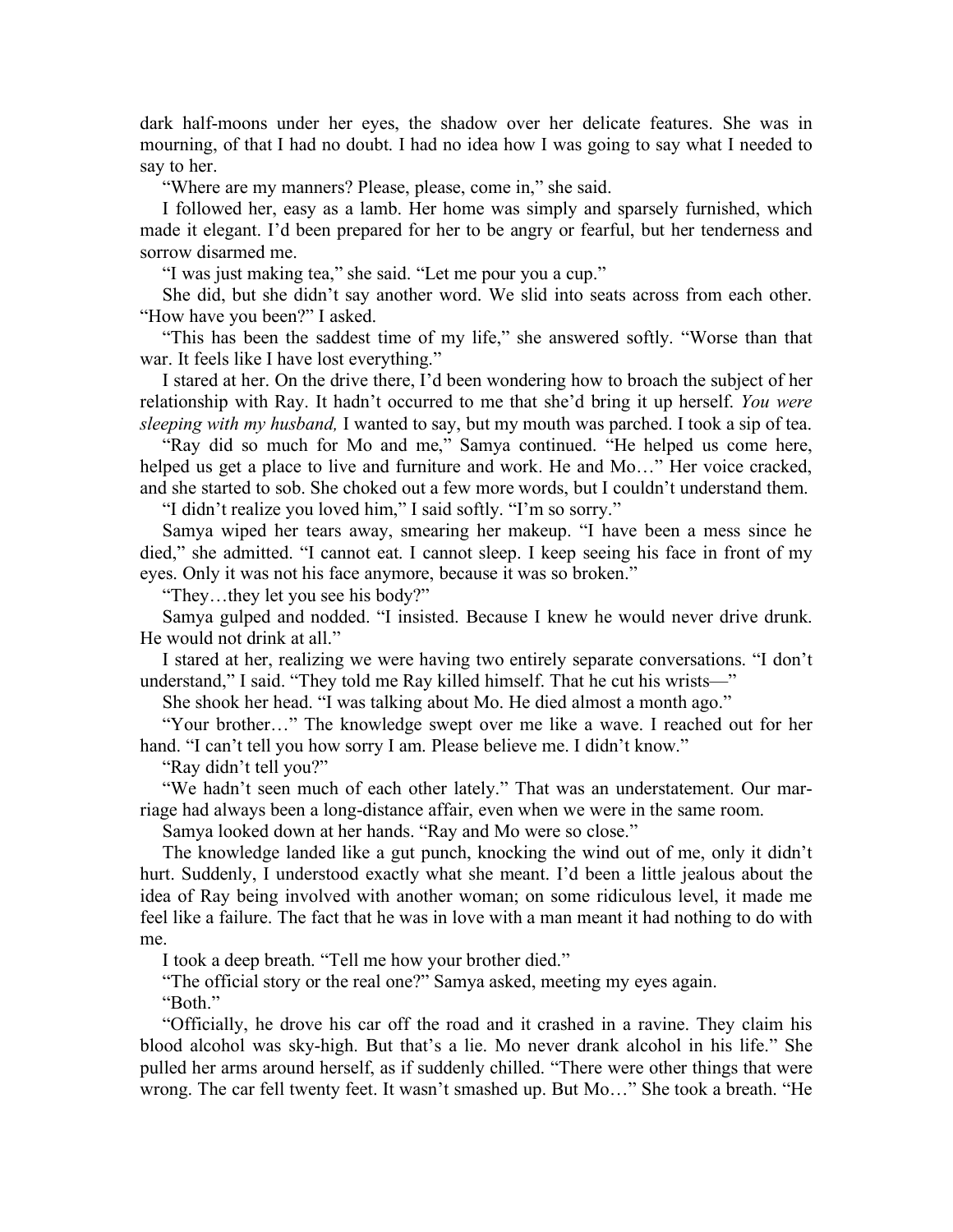was so broken and bloody he didn't look like a person anymore. They said it was because he didn't have his seatbelt on. No. It was staged. All of it. I knew it and Ray knew it. Ray told me he was going to prove it."

"Did Ray tell you who did it?"

Samya gave me a long look, her dark eyes fearful.

"It was my father, wasn't it?"

She nodded. "Ray told me it wasn't the first time your father had someone killed that way."

Sunday dinner at my father's house was a longstanding family tradition. My stepmother, Marielle, cooked up a feast, as usual. There was pot roast and mashed potatoes, grilled root vegetables and heavy dressed salad. Midway through the meal, my father hoisted his glass of pinot noir in the air. "I don't suppose there's any reason to keep this secret any longer," he said. "To Chloe, who will be the most beautiful bride in the world this June."

There was silence around the table. "Charles, please," Marielle said. "You promised we would talk about this—"

"I've made up my mind," my father said. "It's in her best interest."

"Excuse me," Marielle whispered, getting up and rushing out of the room.

"She'll come around," my father said. "Women love nothing better than planning a wedding."

My sister Caron blanched. "But Chloe's sixteen."

"She'll be seventeen then," my father answered. "Chloe will be marrying the son of my good friend Glenn."

"Awesome! Glenn rocks," Caron's husband, Mike, leaned forward. "When we were in college, he was the kegger king."

Caron glanced at me. "Glenn Junior? But…isn't he thirty-four or -five? And divorced?"

"Which only means he'll be able to guide Chloe. That's what a girl needs. A good man to guide her."

"Amen to that!" Mike raised his glass and emptied it in a gulp. "Bitches be crazy without men to guide them. That's what I always say."

Caron shot me a look. Normally, I was the one who got upset with my father. Instead I raised my own glass. "Well, then. To Chloe and Glenn Junior."

I didn't even try to meet either of my sisters' eyes. Instead, I let my father prattle on, then asked about his gout. There was nothing he liked talking about more than his own health. I asked the occasional question but let him go on, not even commenting when he complained about his diabetes while consuming his second helping of apple pie a la mode.

After dinner, he asked me to look at his blood-sugar monitor and give him an injection. I knew he would; if there was one thing my father loved almost as much as throwing his weight around, it was being fussed over.

"These numbers aren't so good," I told him. That was the truth. "We should probably test your sugar level now, thanks to dinner and all that pie."

He sat calmly while I lanced his finger.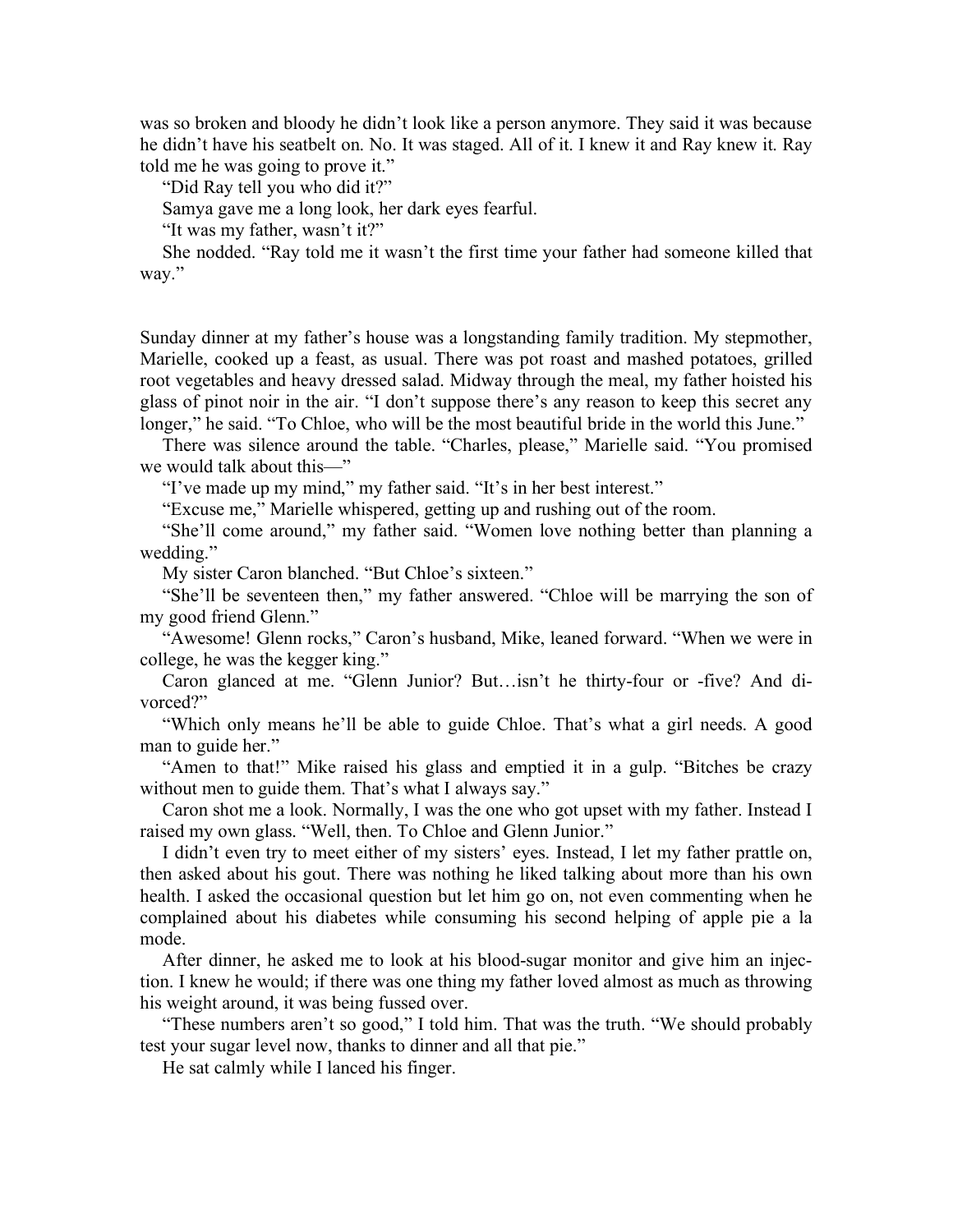"You're not really going to marry Chloe off to Glenn Junior, are you?" I asked him. "Marielle seemed so sad. Chloe looked miserable about it."

"She's too young to know what's good for her. That's the problem with women: you give them choices, and they'll only make bad ones."

"Hmm, your blood sugar's through the roof right now. I'm going to give you a small shot of insulin, and we'll test again in a moment, okay?"

"Okay."

I gave him the injection. "Of course, it's not only women who make bad choices."

He eyed me suspiciously. "Oh, really?"

"I'm sure you think Ray made bad decisions."

"That's true. At least, in one area. He was a good man. It's a shame what happened to him."

It was amazing to hear him speak about it, as if whatever happened to Ray didn't involve him in the slightest. That was the way it was with my father; I was never going to get the answers I wanted from him.

"You really need to be more careful about what you eat," I said, lancing the tip of another finger and giving him a second shot. "You don't make the best decisions for yourself."

"Of course, I do." He was only mildly affronted. "But you're going to die of something one day. May as well enjoy yourself."

"Then it's a rational decision. A calculation."

"That's right. I weigh the options. Then I do the best I can for my family."

"Only things don't work out well for your family. Just for you."

His eyelids were fluttering now, and he was sweating. "I don't feel right." His was flushed and fearful. "What was in those shots?"

"Just your insulin. Only they were very big shots."

"You're trying to kill me."

"No," I said softly. "Even though maybe you deserve that. I'm not a killer. But I'm not going to stand by and let you ruin more lives. You've done enough harm already."

"What's…what's happening to me?" he gasped. Sweat poured down his face.

"You're going into insulin shock. Give it a few minutes, and you'll be in a coma. You're going to stay in that coma for the rest of your life."

"Why?" he gasped. "Ray never even loved you."

"It's not just about Ray," I said, patting his arm. "You know that, don't you?"

"You won't get away with it."

"Yes, I will. I'm a nurse. And guess what? I'm doing what you wanted and quitting my job. I'm going to be devoting my time to your care, Dad."

His eyes were rolling up in their sockets.

"I know you killed Mom. Even though you'd never admit it."

"If I did…would you stop?"

"No, I'll never forgive you for that. Anyway, you'd just go on hurting people. It's all you know how to do."

He wasn't able to speak. His whole body was trembling. It was harder to watch that I'd expected. The prospect of losing control had always terrified my father. Now that it was actually happening, his face was a mask of terror.